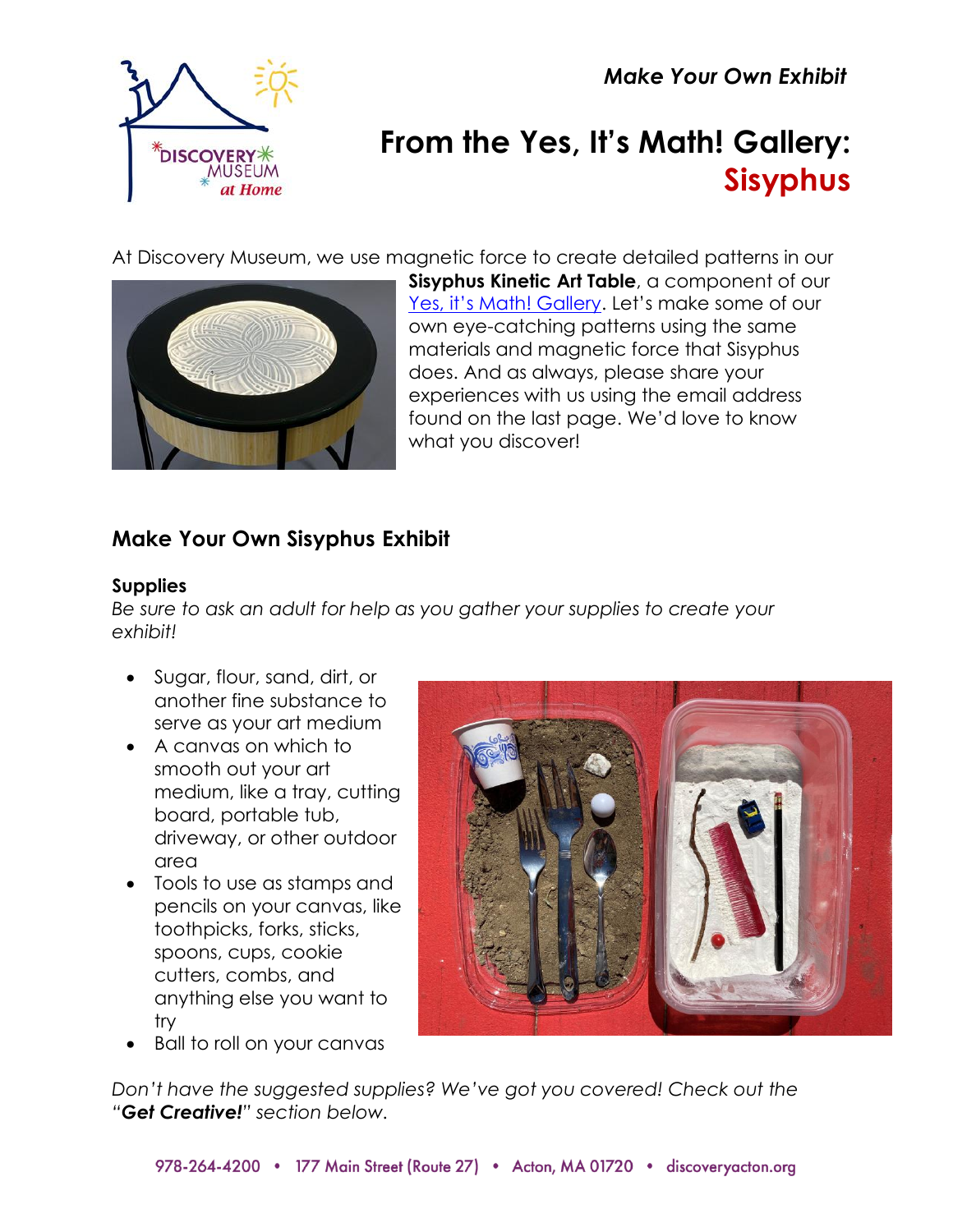

# **Exploration: Create Your Canvas**

- Spread your medium evenly onto your canvas.
- Play with making shapes and patterns on your canvas with different objects by pressing them into your art medium, or drawing with them, or both! Remember that you can clean some or all of your canvas with your hand whenever you want.
- Choose a pattern you like and try repeating it across your entire canvas. *What do you notice?*

#### **Things To Try**

- Experiment with using both thick and thin lines on your canvas. *What do you observe about the movement of your medium?*
- Experiment with how hard you push objects into your canvas. *What do you observe about the movement of your medium?*
- Play with the spacing of the pattern you repeat—also called your *repeating unit*.

*What do you notice when your repeating units are far apart? Overlapping?*

#### *Do your repeating units ever interlock?*

- Vary the size of your repeating units. *What do you observe about the number of repeating units you can make when your repeating units are large? When they are small?*
- Explore making a larger image out of small repeating units. *What do you notice about your creation process when you try this?*
- Explore making a large shape and then dividing it into smaller shapes. *What happens to the space inside your larger shape?*
- Try rolling your ball through your art medium on your canvas *What do you notice about the shape of the path the ball makes?*

#### **What's Going On?**

What happens when you draw on your canvas? What sorts of patterns do you see? Do you notice both big and small patterns in your artwork?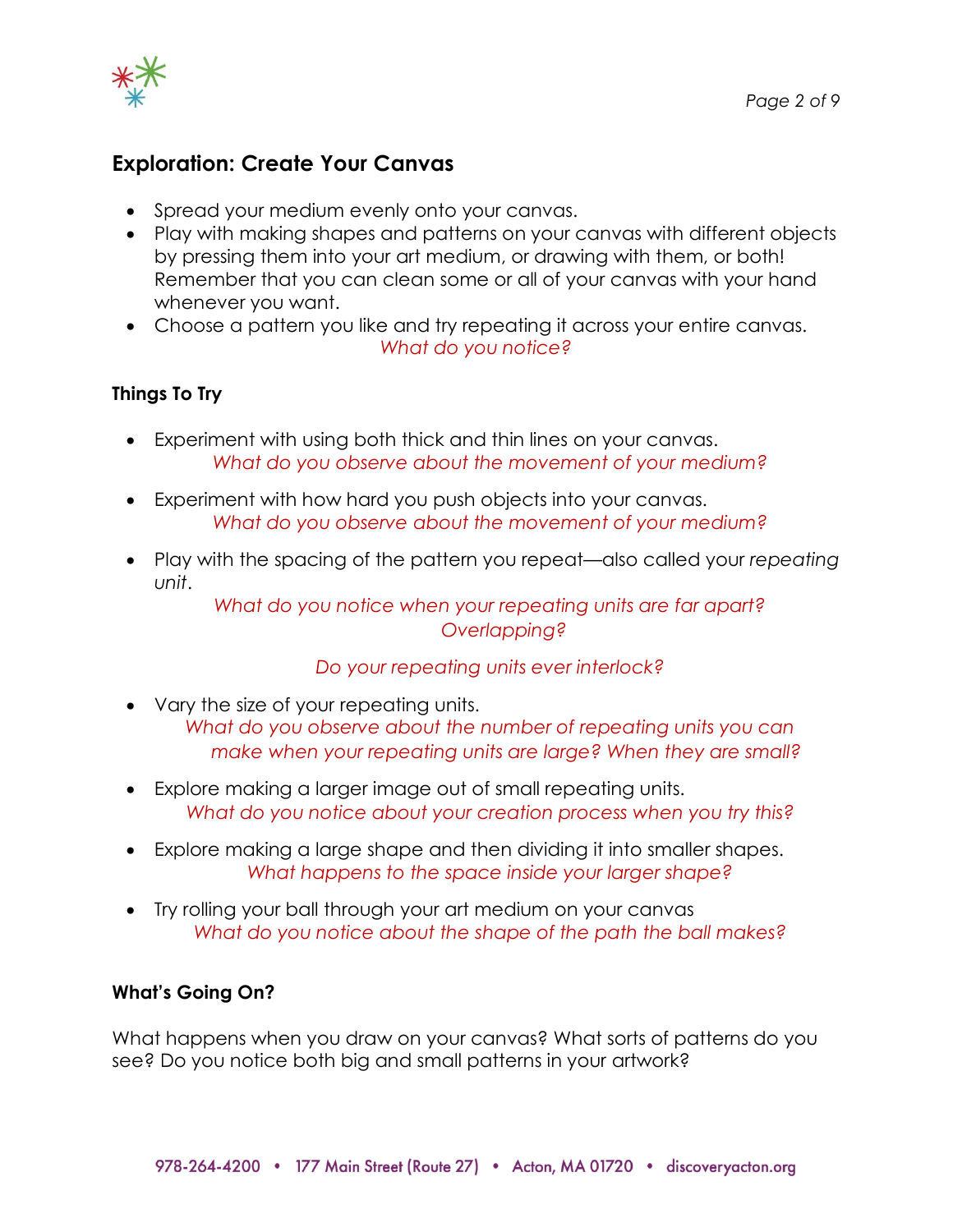

A pattern is anything that repeats, and if you start to look for patterns in your world, you might notice them all around. Patterns can be found in tiger fur and zebra stripes, quilts and blankets, music and poetry, and graphs and number tables. Patterns can take up lots of space, like those formed on sand dunes by blowing wind (see photo), and they can be tiny, like those in a snowflake. What sort of patterns do you notice around you now?





Shapes and numbers are fun places to make and find patterns. When you count by twos ("2, 4, 6, 8…who do we appreciate? Patterns!"), you are counting in a pattern. When you draw a big circle with smaller and smaller circles inside of one another, you are drawing a pattern. One very famous artist from the mid-1950s named M.C. Escher loved to play with patterns and shapes. Many of his best-known works of art are *tessellations*, a type of pattern where shapes fit closely together, often interlocking with their neighboring shapes (see photo).

M.C. Escher also played with s*ymmetry—*the property of an image looking the same from different perspectives. Have you ever noticed that the number zero looks the same right-side up and upside-down? That's because it has symmetry. Or that the letters W and M look like each other, just upside-down from one another? That's because of symmetry, too. At the Museum, many of the designs that appear in our Sisyphus exhibit have symmetry. Next time you're here, look for that symmetry by standing at different spots around the exhibit and notice whether the image looks the same from each place you stand. Now that we have investigated the world of patterns a little bit, let's explore what happens underneath the exhibit to make those patterns appear.

The Sisyphus exhibit at the Museum uses a powerful magnet located underneath the table to move a metal ball around the sand canvas. The relationship between this magnet and the metal ball makes possible the intricate patterns that we see. Let's recreate this important relationship now. But keep your canvas handy—we'll play with it again soon.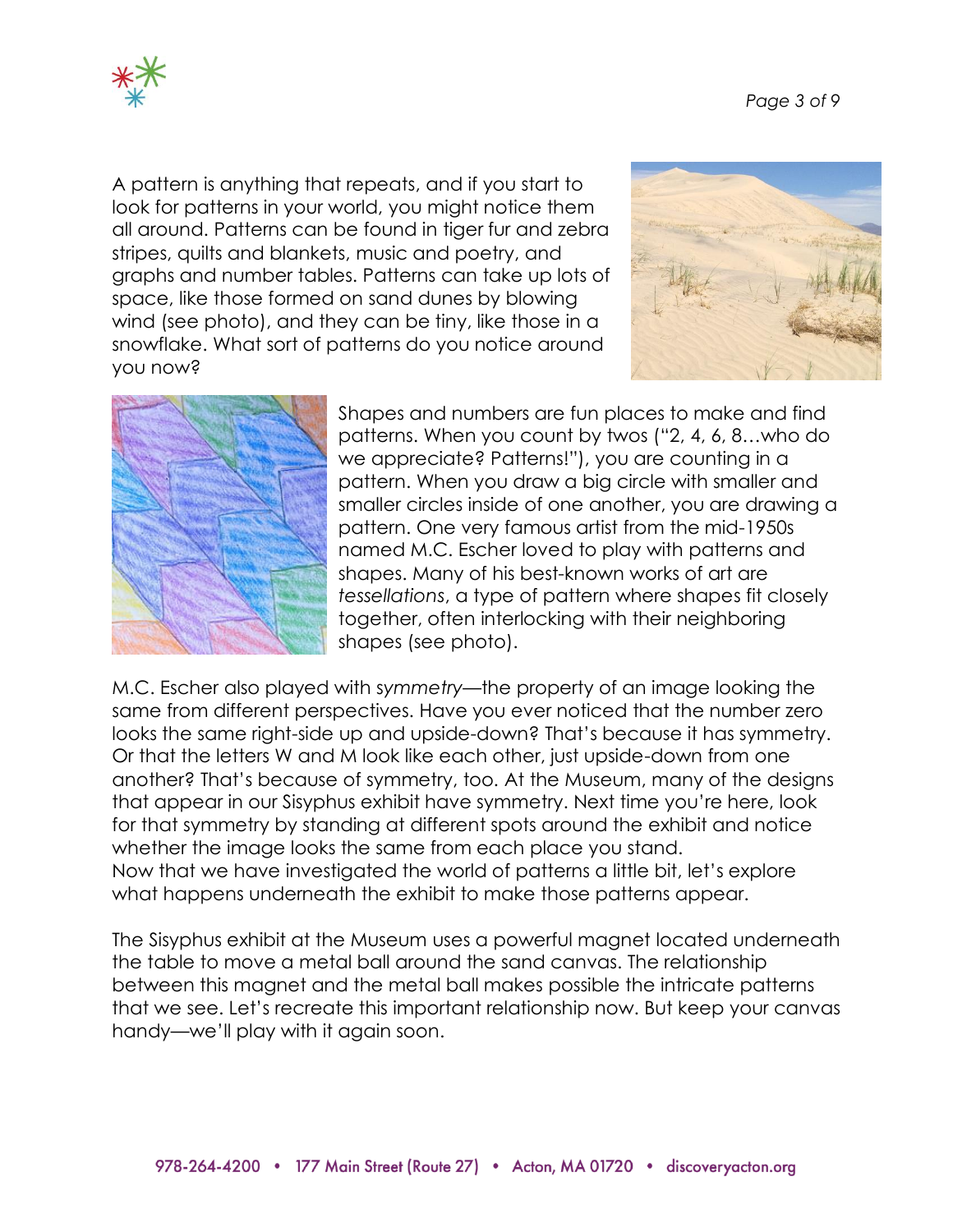

#### **Supplies**

*Be sure to ask an adult for help as you gather your supplies to create your exhibit!*

- Magnets
	- o Look in your kitchen, on white boards and file cabinets, and in games
	- o Not all magnets attract one another…do yours?
- Small ferrou*s* objects
	- o An object that is ferrous is attracted to magnets because it contains something called iron. Iron is attracted to magnets due to its



material properties. (Did you know? An early word for iron was "ferrum," which is why we call objects with iron in them ferrous!)

- o Nuts and screws, paperclips, and buttons that you can pin to fabric are often ferrous. How can you tell? Use your magnets to test for attraction!
- Thin, somewhat see-through materials such as a sandwich bag, wax paper, parchment paper, and tracing paper.
- A rigid recyclable top or wide tub

*Don't have the suggested supplies? We've got you covered! Check out the "Get Creative!" section below.*

# **Exploration: Investigate Your Magnets**

- Grab two of your magnets and hold them together. If they push apart, flip one around—if that's possible—until they pull together and connect.
- Pull your magnets apart again and place one on each side of one of your thin materials you collected so that they clamp together across your material (see photo).
- Grab onto the magnet on the bottom, and very slowly move it around your material. *What do you notice?*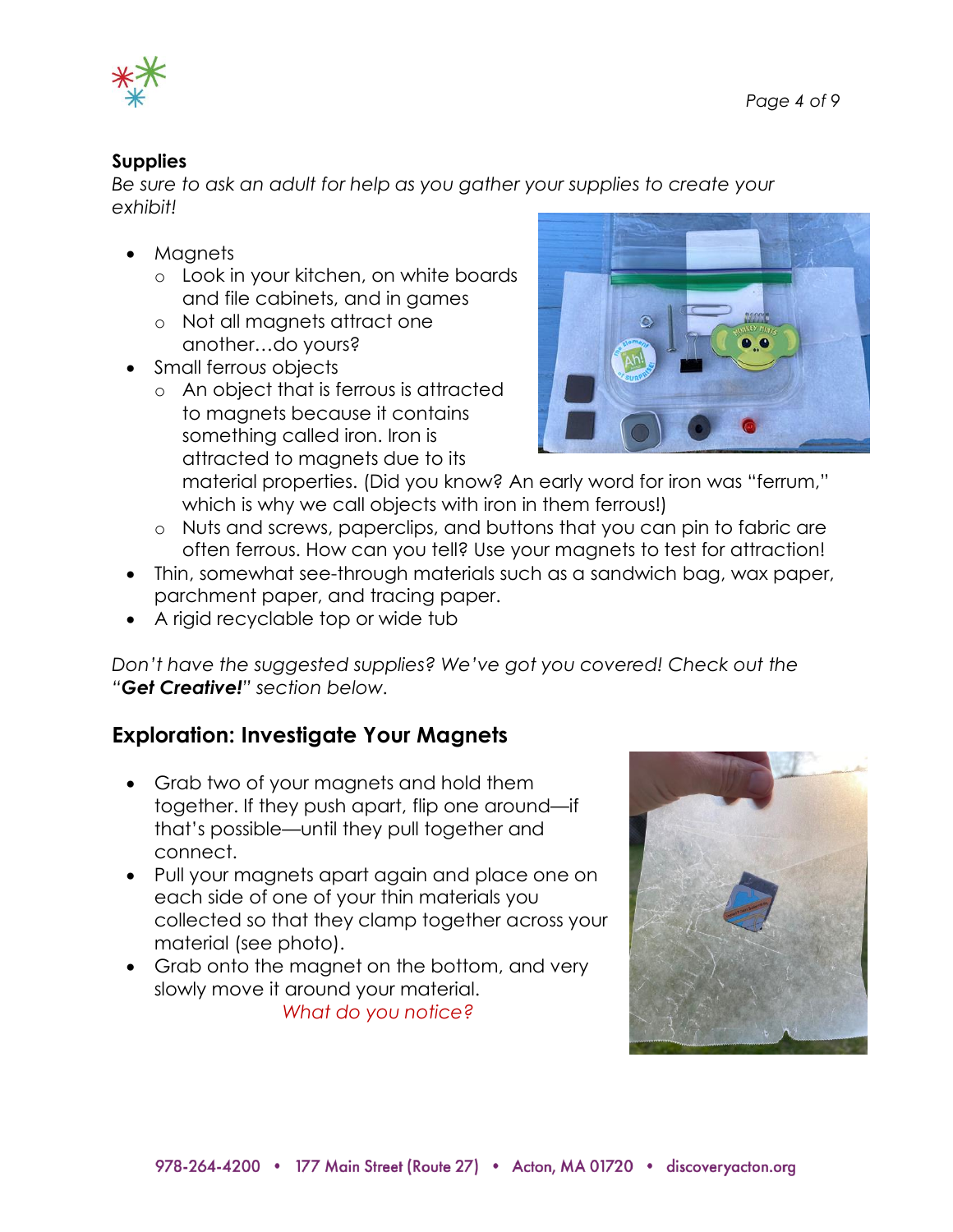

### **Things To Try**

• Start to move your bottom magnet faster.

#### *What happens?*

- Try placing different thin materials between your magnets. *What do you observe?*
- Use different magnet pairs with your thin materials. *What do you notice?*
- If your material is rigid enough, pull your bottom magnet off of the material and slowly move it around, holding it just below the surface of your thin material.

*What do you observe?*

# **Exploration: Inspect Your Ferrous Materials**

- Now grab your favorite magnet to move around, your favorite thin material, and one of your small ferrous objects.
- Put the magnet on the bottom of your favorite thin material and place the small ferrous object on top.
- Grab onto the magnet on the bottom, and very slowly move it around your material.

*What do you notice?*

#### **Things To Try**

- Start to move your bottom magnet faster. *What happens?*
- If your material is rigid enough, pull your bottom magnet off of the material and slowly move it around, holding it just below the surface of your thin material.

# *What do you observe?*

• Try different thin materials while keeping your magnet and small ferrous object the same.

#### *What do you notice?*

• Try different magnets while keeping your thin material and small ferrous object the same.

*What happens to the movement of your ferrous object?*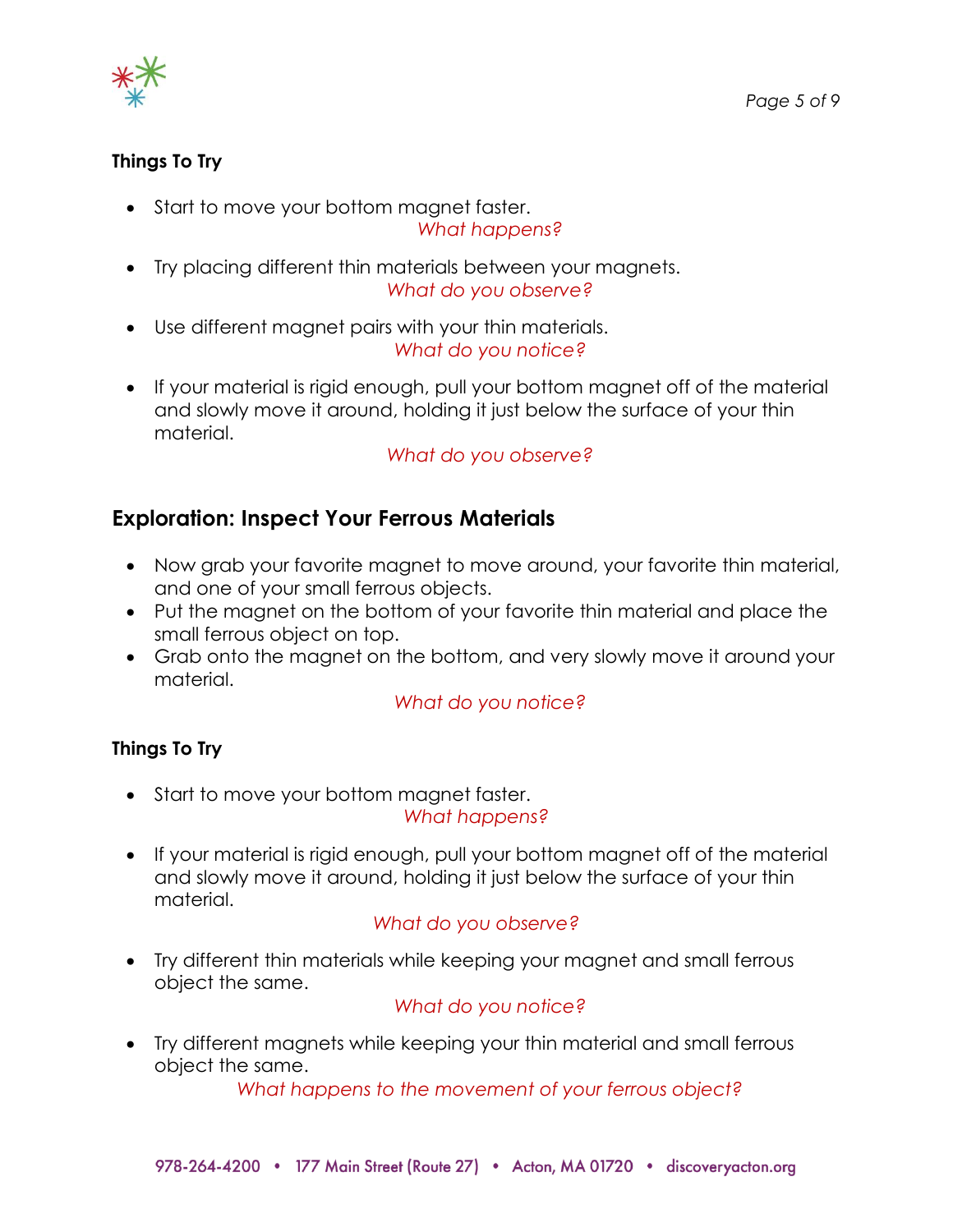

• Try different small ferrous objects while keeping your thin material and magnet the same.

*What do you notice about the movement of your objects?*

From this series of experiments, have you discovered some materials that work better than others? Let's use these data to gather supplies for the finishing touches on our Sisyphus exhibit.

#### **Supplies**

- Favorite thin materials & your rigid piece of plastic
- Favorite magnets & strongest magnet
- Favorite small ferrous objects & most magnetic small ferrous object

You only need one of each type of material listed above, so it's okay if your favorite magnet is also your strongest—you can just use the one magnet.

# **Exploration: Magnetic Motion**

- Experimenting with our final exhibit may get a little messy so try to locate a surface where it's okay to spill your art medium.
- In your messy lab area, evenly spread your medium onto your rigid piece of plastic.
- Place your favorite ferrous object onto your canvas.
- Place your favorite magnet below your canvas and move it around until it connects with your ferrous object. This may require you to hang part of your canvas off of a table (see photo). If you run into challenges getting your magnet and object to connect, check out the **Get**



**Creative!** section below for some troubleshooting tips.

• Very, very slowly move your magnet around the underside of your canvas. Try not to spill too much of your medium!

*What do you notice?*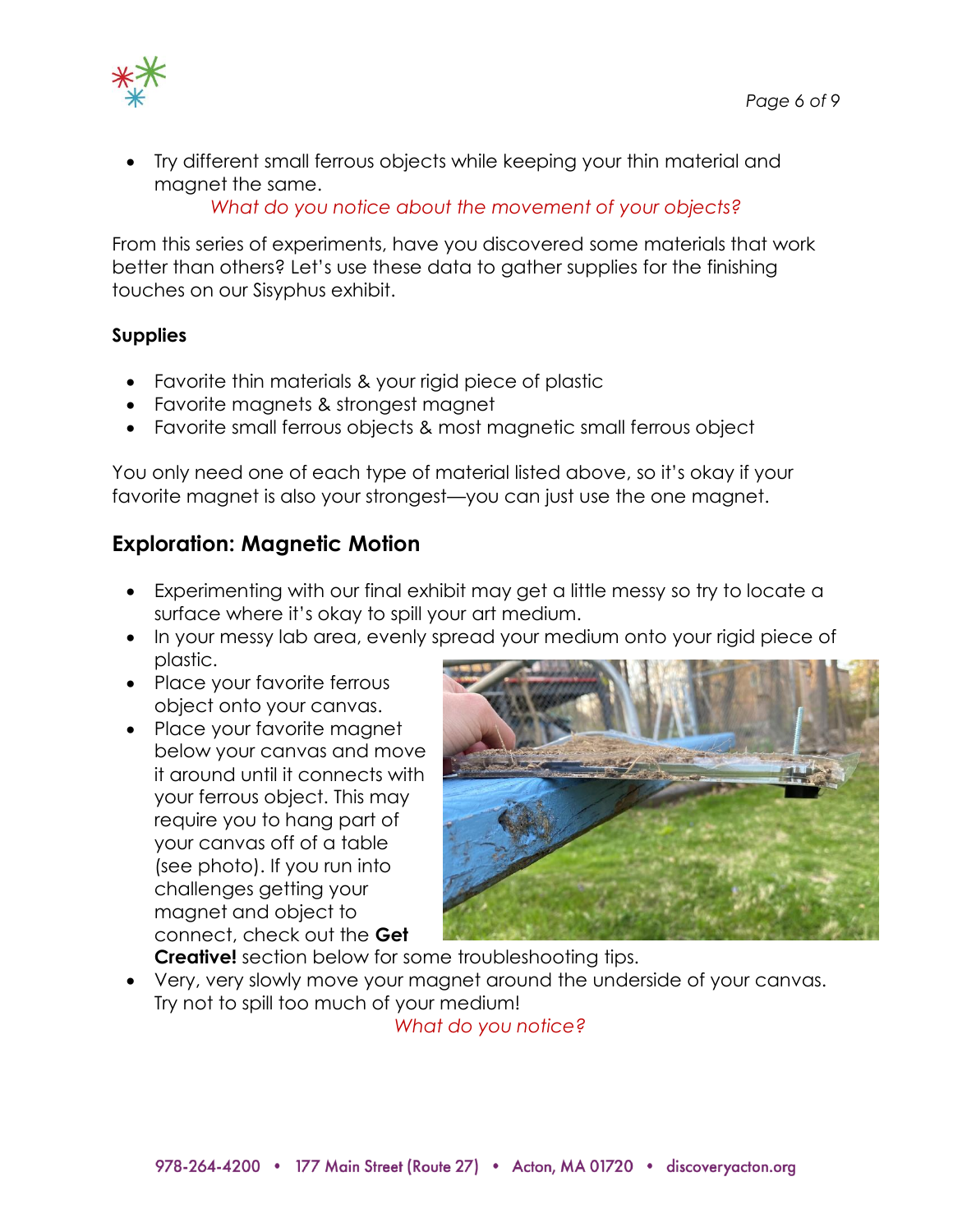



### **Things To Try**

• Using the pile of tools you collected, try out some of the designs you made in our **Exploration: Create Your Canvas**.

*What do you notice?*

- Experiment with different ferrous objects. *Does their shape affect the path they carve?*
- Experiment with different magnets. *Does their shape and strength change the movement of your objects?*

# **Get Creative!**

Remember, experimenting is about trying new things, observing what happens, and then trying more new things. Not all of the supplies and setups you try will work equally well, and that's ok! It's an experiment! Here are some questions to help you get creative and practice your troubleshooting…

- Don't have a ferrous object? No problem! Try using two magnets instead. Remember to make sure they connect together before placing them in your exhibit.
- Having difficulty moving your ferrous object? Try:
	- o positioning the magnet at one end of your object so that you pull the object from its end rather than its middle
	- o checking your canvas for stickers or writing that may be interfering. Avoid these areas or replace your canvas with something smoother.
	- o decreasing the amount of art medium on your canvas
	- o switching out your magnet and/or object
- Having trouble making the pattern or picture that you want? These are very tricky tools to use! The images may not come out exactly how you envisioned them, but keep practicing, or try a new technique or tools. Drawing with magnets and random objects is not easy, but hopefully it is still fun and surprising.

# **What's Going On?**

When you move your magnet around the underside of your canvas, does your ferrous object follow? How do different pairings of magnets and ferrous objects affect the pathways and patterns you make on your canvas?

As you have observed from your homemade Sisyphus exhibit, magnets exert a *force* that has an effect on some objects. The force that a magnet exerts on an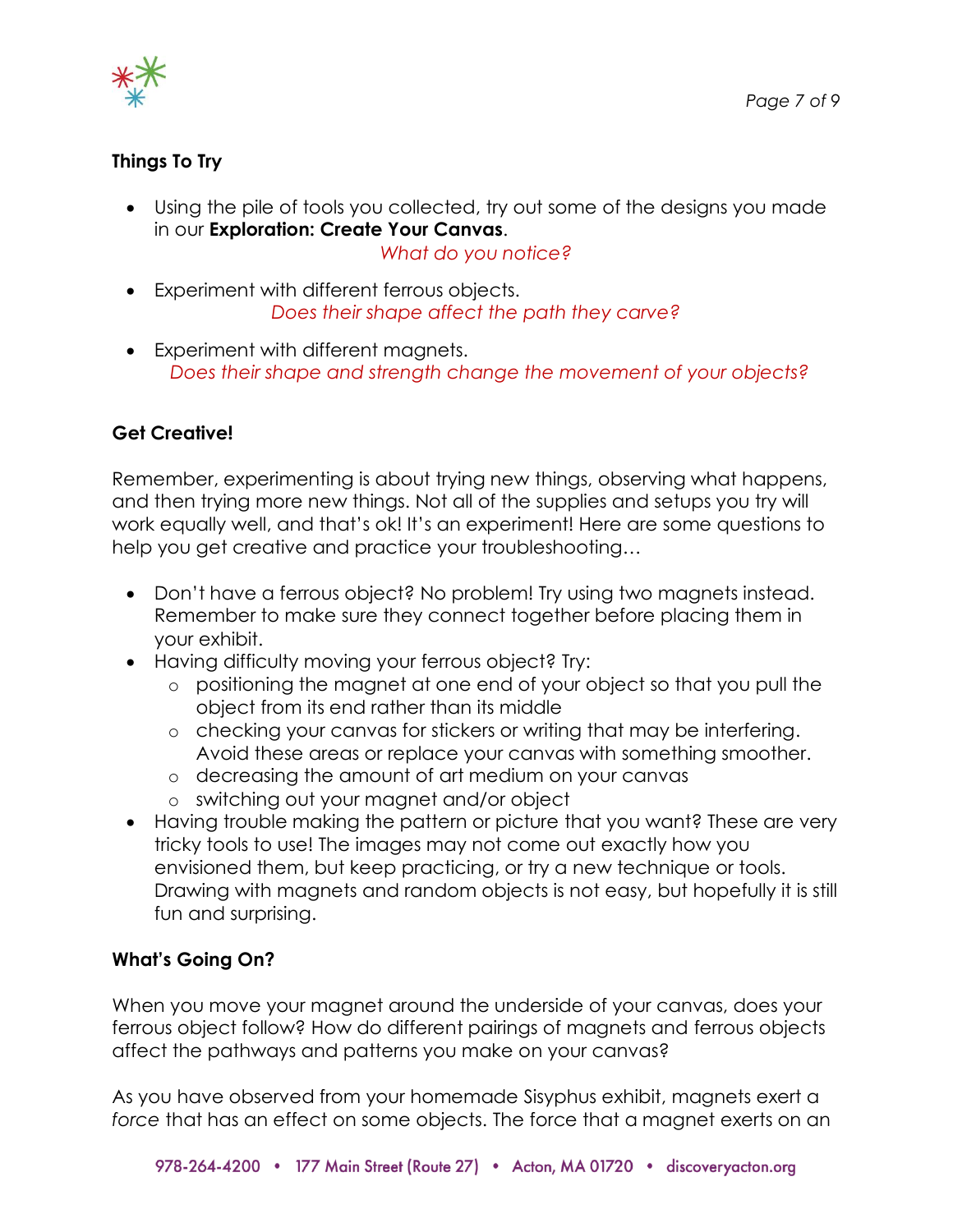

object can vary depending on 1) the distance between the magnet and the object and 2) the strength of the magnet's *magnetic field*.

First let's explore the concept of a magnetic field. A magnetic field is the area around a magnet where its magnetic force can affect the objects around it. As an object moves from the center of a magnetic field out towards the field's perimeter, the magnetic force weakens. Do you notice a difference in your magnet's ability to move your objects when the magnet is touching the thin material compared to when you move the magnet slightly away? By moving your magnet, you move the center of the magnetic field away from your object, therefore weakening the magnetic force on your object.

Perhaps not surprisingly, the strength of a magnet's magnetic field also affects its magnetic force on an object. Which do you think pulls and pushes on an object with more force: a strong magnetic field or a weak magnetic field? A strong one! So, the strength of your magnet's magnetic field also influences how your magnet and ferrous object interact.

Now that you have built your own Sisyphus exhibit, you know how the one at the Discovery Museum works. It uses the invisible force of a magnet to pull a ferrous ball through sand, carving mesmerizing repeating units. A tiny computer underneath the sand canvas controls the magnet's movements. In your Sisyphus exhibit, what controls the magnet's movements? You! You are a critical part of your Sisyphus exhibit, designing a limitless number of new patterns to share.

# **Discovery Museum Sisyphus Challenge**

The Sisyphus exhibit at Discovery Museum (see photo) makes all of its patterns without the ball ever lifting out of the sand. Can you make some patterns without lifting your objects off of your canvas?

- Start with drawing patterns with your finger, being careful to only use continuous lines.
- Find your favorite object from **Exploration: Create Your Canvas**, and create a picture or pattern using it while trying not to lift your object.
- Bonus challenge: Use your favorite magnet and ferrous object to draw a picture on your canvas.

*What happened to your patterns when you only used continuous lines and curves?*

*What is the hardest part of creating an image using only one line?*